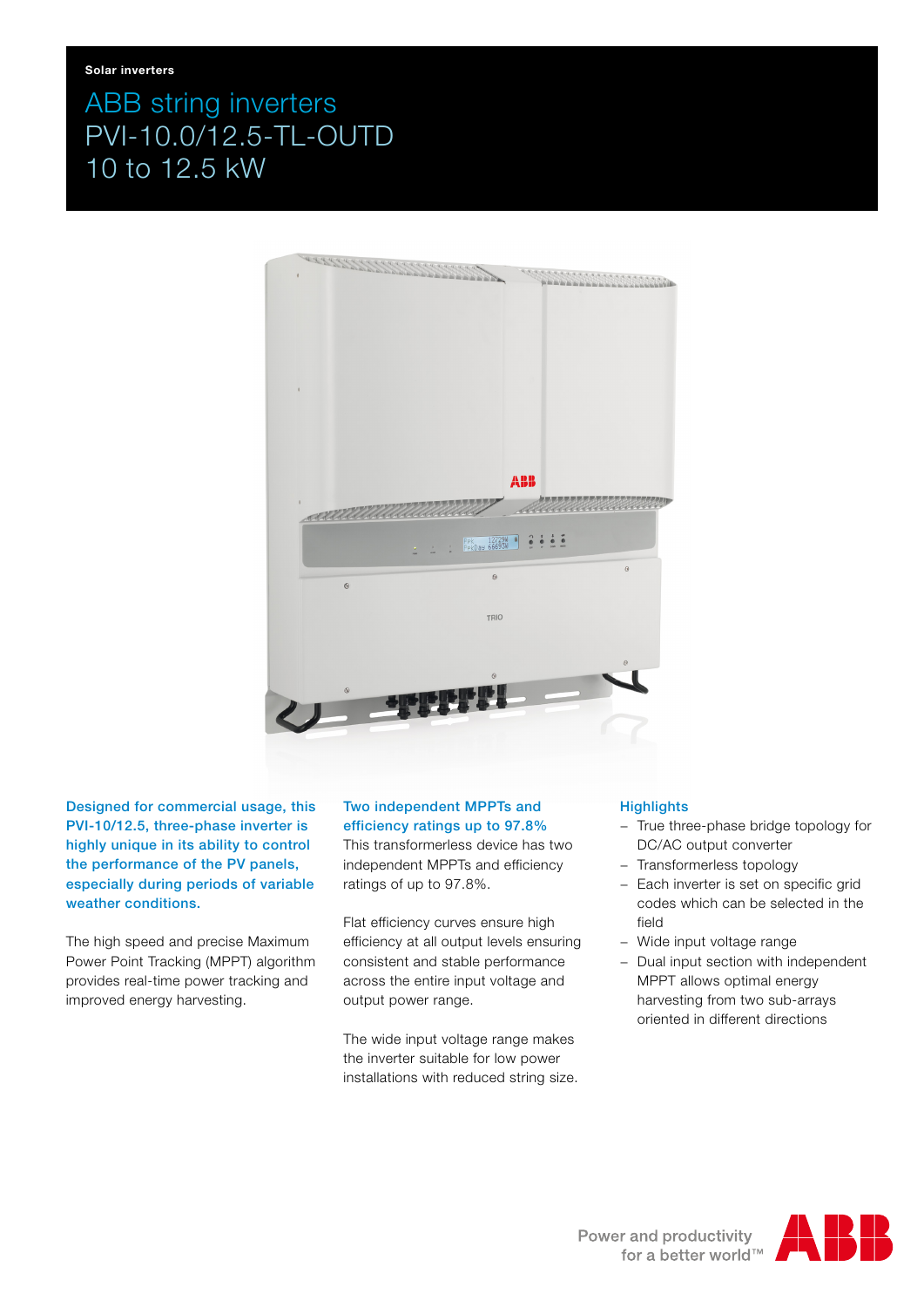#### Additional highlights

- − 'Electrolyte-free' power converter to further increase the life expectancy and long term reliability
- − Integrated DC disconnect switch in compliance with international standards (-S and -FS versions)
- − Natural convection cooling for maximum reliability
- − Outdoor enclosure for unrestricted use under any environmental conditions
- − RS-485 communication interface (for connection to laptop or data logger)



#### Technical data and types

| <b>Type code</b>                                                                                           | PVI-10.0-TL-OUTD                                                                                                                             | PVI-12.5-TL-OUTD                                                                                                           |  |  |
|------------------------------------------------------------------------------------------------------------|----------------------------------------------------------------------------------------------------------------------------------------------|----------------------------------------------------------------------------------------------------------------------------|--|--|
| Input side                                                                                                 |                                                                                                                                              |                                                                                                                            |  |  |
| Absolute maximum DC input voltage (V <sub>max,abs</sub> )                                                  | 900 V                                                                                                                                        |                                                                                                                            |  |  |
| Start-up DC input voltage (V <sub>start</sub> )                                                            | 360 V (adj. 250500 V)                                                                                                                        |                                                                                                                            |  |  |
| Operating DC input voltage range (V <sub>dcmin</sub> V <sub>dcmax</sub> )                                  | 0.7 x V <sub>start</sub> 850 V (min 200 V)                                                                                                   |                                                                                                                            |  |  |
| Rated DC input voltage (V <sub>dcr</sub> )                                                                 | 580 V                                                                                                                                        |                                                                                                                            |  |  |
| Rated DC input power (Pdcr)                                                                                | 10300 W                                                                                                                                      | 12800 W                                                                                                                    |  |  |
| Number of independent MPPT                                                                                 | $\overline{c}$                                                                                                                               |                                                                                                                            |  |  |
| Maximum DC input power for each MPPT (PMPPTmax)                                                            | 6500 W                                                                                                                                       | 8000 W                                                                                                                     |  |  |
| DC input voltage range with parallel configuration of MPPT<br>at P <sub>acr</sub>                          | 300750 V                                                                                                                                     | 360750 V                                                                                                                   |  |  |
| DC power limitation with parallel configuration of MPPT                                                    | Linear derating from max to null [750 V≤V <sub>MPPT</sub> ≤850 V]                                                                            |                                                                                                                            |  |  |
| DC power limitation for each MPPT with independent<br>configuration of MPPT at Pacr, max unbalance example | 6500 W [380 V≤V <sub>MPPT</sub> ≤750 V]<br>the other channel: Pdcr-6500 W<br>[225 V≤V <sub>MPPT</sub> ≤750 V]                                | 8000 W [445 V≤V <sub>MPPT</sub> ≤750 V]<br>the other channel: $P_{\text{der}}$ -8000 W<br>[270 V≤V <sub>MPPT</sub> ≤750 V] |  |  |
| Maximum DC input current (Idcmax) / for each MPPT (IMPPTmax)                                               | 34.0 A / 17.0 A                                                                                                                              | 36.0 A / 18.0 A                                                                                                            |  |  |
| Maximum input short circuit current for each MPPT                                                          | 22.0A                                                                                                                                        |                                                                                                                            |  |  |
| Number of DC inputs pairs for each MPPT                                                                    | 2 (-S version) 3 (Standard or -FS version)                                                                                                   |                                                                                                                            |  |  |
| DC connection type                                                                                         | Tool Free PV connector WM / MC4                                                                                                              |                                                                                                                            |  |  |
| Input protection                                                                                           |                                                                                                                                              |                                                                                                                            |  |  |
| Reverse polarity protection                                                                                | Inverter protection only, from limited current source, for standard and -S versions,<br>and for -FS version when max 2 strings are connected |                                                                                                                            |  |  |
| Input over voltage protection for each MPPT - varistor                                                     | Yes                                                                                                                                          |                                                                                                                            |  |  |
| Photovoltaic array isolation control                                                                       | According to local standard                                                                                                                  |                                                                                                                            |  |  |
| DC switch rating for each MPPT (version with DC switch)                                                    | 25 A / 1000 V                                                                                                                                |                                                                                                                            |  |  |
| Fuse rating (versions with fuses)                                                                          | 12 A / 1000 V                                                                                                                                |                                                                                                                            |  |  |
| <b>Output side</b>                                                                                         |                                                                                                                                              |                                                                                                                            |  |  |
| AC grid connection type                                                                                    | Three-phase 3W+PE or 4W+PE                                                                                                                   |                                                                                                                            |  |  |
| Rated AC power (Pacr@coso=1)                                                                               | 10000 W                                                                                                                                      | 12500 W                                                                                                                    |  |  |
| Maximum AC output power (Pacmax @coso=1)                                                                   | 11000 W 3)                                                                                                                                   | 13800 W <sup>4)</sup>                                                                                                      |  |  |
| Maximum apparent power (S <sub>max</sub> )                                                                 | 11500 VA                                                                                                                                     | 13800 VA                                                                                                                   |  |  |
| Rated AC grid voltage (Vac,r)                                                                              | 400 V                                                                                                                                        |                                                                                                                            |  |  |
| AC voltage range                                                                                           | 320480 V <sup>1)</sup>                                                                                                                       |                                                                                                                            |  |  |
| Maximum AC output current (lac,max)                                                                        | 16.6 A                                                                                                                                       | 20.0 A                                                                                                                     |  |  |
| Contributory fault current                                                                                 | 19.0 A                                                                                                                                       | 22.0 A                                                                                                                     |  |  |
| Rated output frequency (fr)                                                                                | 50 Hz / 60 Hz                                                                                                                                |                                                                                                                            |  |  |
| Output frequency range (fminfmax)                                                                          | 4753 Hz / 5763 Hz <sup>2)</sup>                                                                                                              |                                                                                                                            |  |  |
| Nominal power factor and adjustable range                                                                  | > 0.995, adj. $\pm$ 0.9 with $P_{\text{acr}} = 10.0$ kW,<br>$\pm$ 0.8 with max 11.5 kVA                                                      | > 0.995, adj. $\pm$ 0.9 with P <sub>acr</sub> = 12.5 kW,<br>$\pm$ 0.8 with max 13.8 kVA                                    |  |  |
| Total current harmonic distortion                                                                          | $< 2\%$                                                                                                                                      |                                                                                                                            |  |  |
| AC connection type                                                                                         | Screw terminal block, cable gland M40                                                                                                        |                                                                                                                            |  |  |
| <b>Output protection</b>                                                                                   |                                                                                                                                              |                                                                                                                            |  |  |
| Anti-islanding protection                                                                                  | According to local standard                                                                                                                  |                                                                                                                            |  |  |
| Maximum external AC overcurrent protection                                                                 | 25.0 A                                                                                                                                       |                                                                                                                            |  |  |
| Output overvoltage protection - varistor                                                                   | 3 plus gas arrester                                                                                                                          |                                                                                                                            |  |  |
| <b>Operating performance</b>                                                                               |                                                                                                                                              |                                                                                                                            |  |  |
| Maximum efficiency (nmax)                                                                                  | 97.8%                                                                                                                                        |                                                                                                                            |  |  |
| Weighted efficiency (EURO/CEC)                                                                             | $97.1\%$ / -                                                                                                                                 | $97.2\%$ / -                                                                                                               |  |  |
| Feed in power threshold                                                                                    | 30.0 W                                                                                                                                       |                                                                                                                            |  |  |
| Night consumption                                                                                          | < 1.0 W                                                                                                                                      |                                                                                                                            |  |  |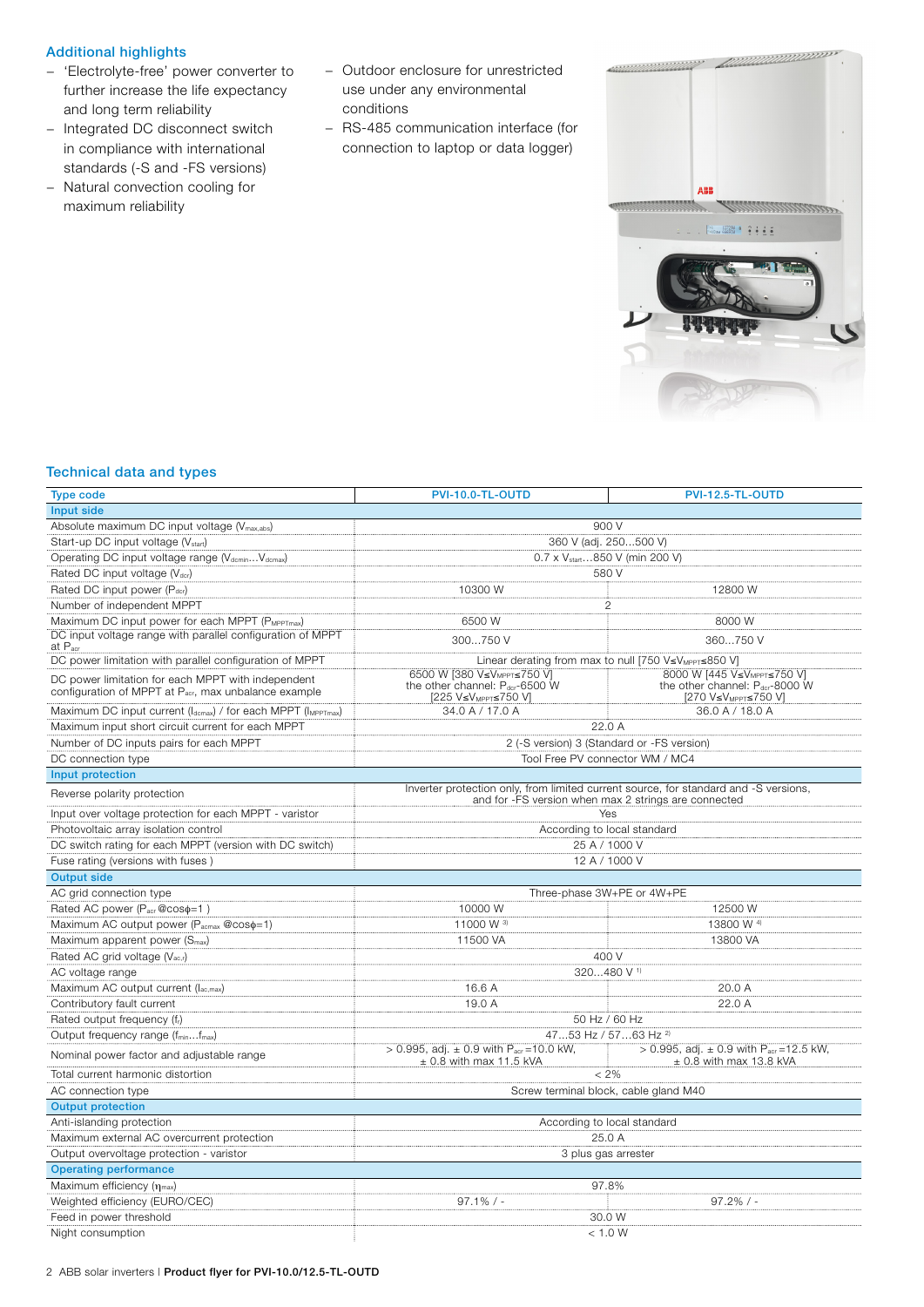#### Block diagram of PVI-10.0/12.5-TL-OUTD



#### Technical data and types

| <b>Type code</b>                                          | PVI-10.0-TL-OUTD                                                                                                                                                                                                                         | <b>PVI-12.5-TL-OUTD</b>                                   |
|-----------------------------------------------------------|------------------------------------------------------------------------------------------------------------------------------------------------------------------------------------------------------------------------------------------|-----------------------------------------------------------|
| <b>Communication</b>                                      |                                                                                                                                                                                                                                          |                                                           |
| Wired local monitoring                                    | PVI-USB-RS232 485 (opt.)                                                                                                                                                                                                                 |                                                           |
| Remote monitoring                                         | VSN300 Wifi Logger Card (opt.), PVI-AEC-EVO (opt.), VSN700 Data Logger (opt.)                                                                                                                                                            |                                                           |
| Wireless local monitoring                                 | VSN300 Wifi Logger Card (opt.)                                                                                                                                                                                                           |                                                           |
| User interface                                            | 16 characters x 2 lines LCD display                                                                                                                                                                                                      |                                                           |
| <b>Environmental</b>                                      |                                                                                                                                                                                                                                          |                                                           |
| Ambient temperature range                                 | $-25+60^{\circ}C (-13+140^{\circ}F)$<br>with derating above 55°C (131°F)                                                                                                                                                                 | $-25+60°C (-13140°F)$<br>with derating above 50°C (122°F) |
| Relative humidity                                         | 0100% condensing                                                                                                                                                                                                                         |                                                           |
| Sound pressure level, typical                             | 50 dBA @ 1 m                                                                                                                                                                                                                             |                                                           |
| Maximum operating altitude without derating               | 2000 m / 6560 ft                                                                                                                                                                                                                         |                                                           |
| <b>Physical</b>                                           |                                                                                                                                                                                                                                          |                                                           |
| Environmental protection rating                           | IP 65                                                                                                                                                                                                                                    |                                                           |
| Cooling                                                   | Natural                                                                                                                                                                                                                                  |                                                           |
| Dimension (H x W x D)                                     | 716 mm x 645 mm x 224 mm / 28.2" x 25.4" x 8.8"                                                                                                                                                                                          |                                                           |
| Weight                                                    | $<$ 41.0 kg / 90.4 lbs                                                                                                                                                                                                                   |                                                           |
| Mounting system                                           | Wall bracket                                                                                                                                                                                                                             |                                                           |
| <b>Safety</b>                                             |                                                                                                                                                                                                                                          |                                                           |
| <b>Isolation level</b>                                    | Transformerless                                                                                                                                                                                                                          |                                                           |
| Marking                                                   | CE (50 Hz only), RCM                                                                                                                                                                                                                     |                                                           |
| Safety and EMC standard                                   | EN 50178, IEC/EN 62109-1, IEC/EN 62109-2, AS/NZS 3100, AS/NZS 60950.1,<br>EN 61000-6-2, EN 61000-6-3, EN 61000-3-11, EN 61000-3-12                                                                                                       |                                                           |
| Grid standard (check your sales channel for availability) | CEI 0-21, CEI 0-16, DIN V VDE V 0126-1-1, VDE-AR-N 4105, G59/3, C10/11,<br>EN 50438 (not for all national appendices), RD 1699, RD 413, RD 661, P.O. 12.3,<br>AS/NZS 4777.2, AS/NZS 4777.3, IEC 61727, IEC 62116, BDEW, MEA, NRS 097-2-1 |                                                           |
| <b>Available products variants</b>                        |                                                                                                                                                                                                                                          |                                                           |
| Standard                                                  | PVI-10.0-TL-OUTD                                                                                                                                                                                                                         | PVI-12.5-TL-OUTD                                          |
| With DC switch                                            | PVI-10.0-TL-OUTD-S                                                                                                                                                                                                                       | PVI-12.5-TL-OUTD-S                                        |
| With DC switch and fuse                                   | PVI-10.0-TL-OUTD-FS                                                                                                                                                                                                                      | PVI-12.5-TL-OUTD-FS                                       |

<sup>1)</sup> The AC voltage range may vary depending on specific country grid standard <sup>3)</sup> Limited to 10000 W for Belgium and Germany <sup>2)</sup> The Frequency range may vary depending on specific country grid standard <sup>4)</sup> Limited to

<sup>2)</sup> The Frequency range may vary depending on specific country grid standard Remark. Features not specifically listed in the present data sheet are not included in the product